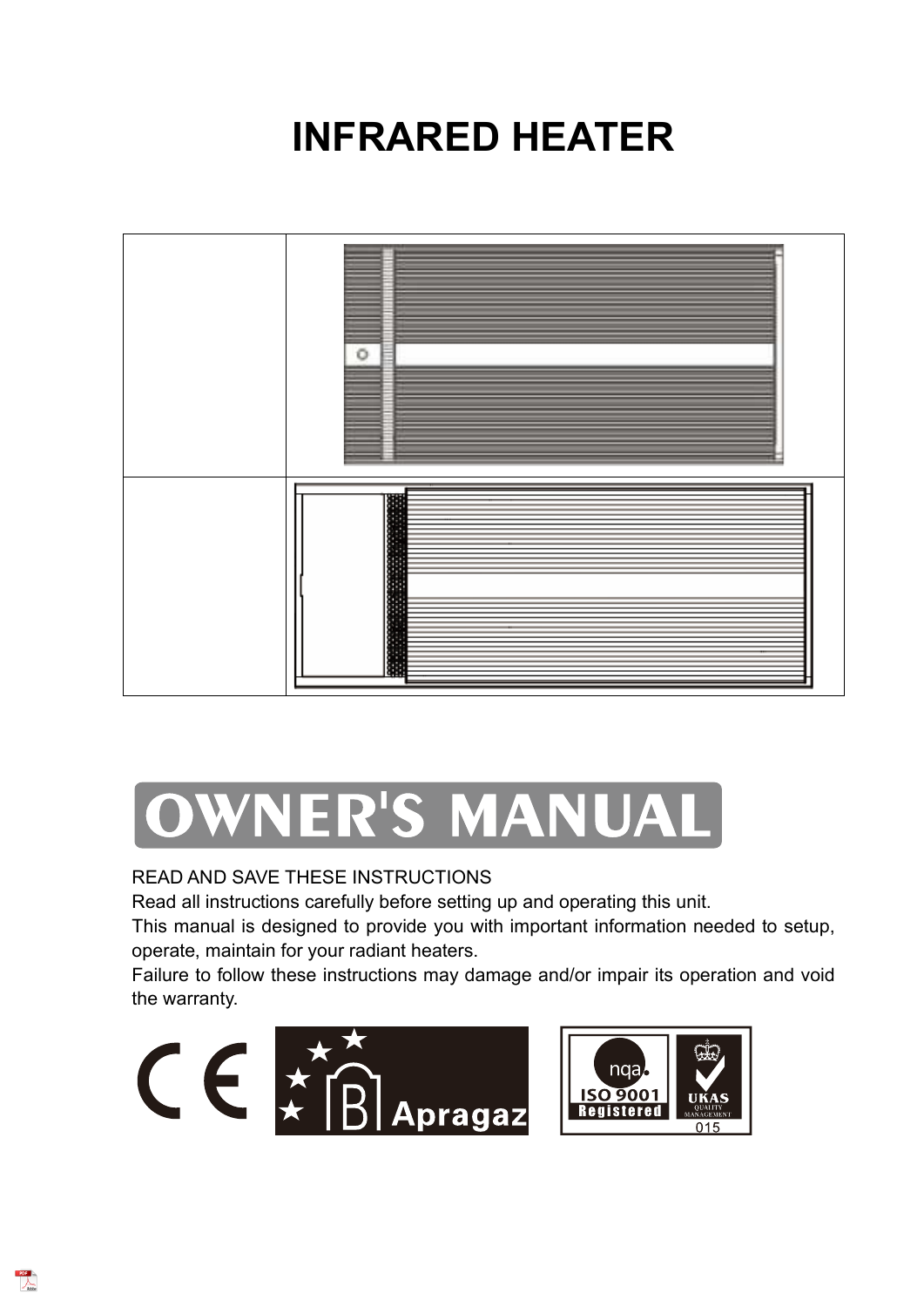### **1. SAFETY PRECAUTIONS**

**This appliance is not intended for use by persons (including children) with reduced physical sensory or mental capabilities, or lack of experience and knowledge, unless they have been given supervision or instruction concerning use of the appliance by a person responsible for their safety. Children should be supervised to ensure that they do not play with the appliance.**

### **WARNING: In order to avoid overheating, do not cover the heater.**

1. If the supply cord is damaged, it must be replaced by the manufacturer, its service agent or similarly qualified persons in order to avoid a hazard.

2. The heater must not be located immediately below a socket outlet.

3. Do not use the same socket together with other appliances, in case of current overload. Make sure the plug and socket good contact.

4. Please pull plugs out when power off. Do not pull wires by hands.

5. Please stop power immediately once heaters failure or wires are broken. Users can not repair heaters by themselves. Please contact authorized servicer for maintenance if heaters failure.

6. Radiant heater cannot be placed directly below the power outlet.

7. Radiant heater surface temperature is high, must be installed higher than 2.2 meters above ground.

8. Radiant heater surface cannot be covered and cannot hang objects on equipment.

9. The distance between back of radiant heater and roof should be larger than 150mm, cannot place objects within 1000mm distance in front of radiant heater, the side should be kept at least 200mm away from the surrounding space.

10. Must cut off power and wait till equipment surface cool before cleaning, flushed by water is prohibited.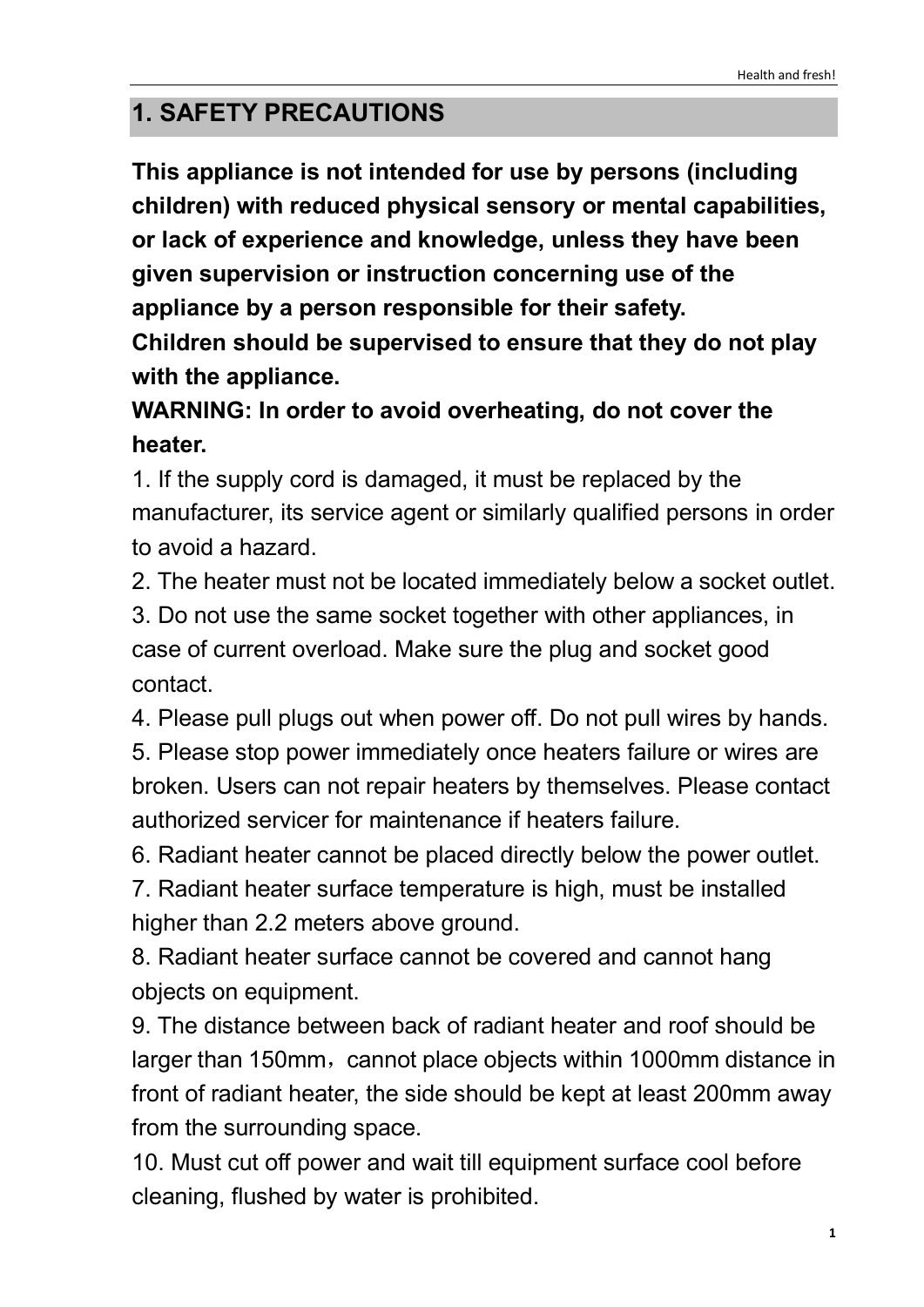11. Users cannot repair the radiant heater, if equipment failure and need maintenance, please contact authorized servicer.

12. Do not install and use radiant heaters on areas occur with flammable,  $explosive$ , easy to shock.

13. Please do not insert any metal or foreign objects to inside of radiant heater, to avoid accident or personal injury.

14. Radiant heater panel surface with high temperature, the surface temperature can reach to  $>250^{\circ}$   $\sim$  380 $^{\circ}$ C, touch is forbidden, beware of scalding accident.

15. Do not splash water into radiant heater to avoid accidents.

#### **2. FOREWORD**

Thank you for your trust and support in choosing the Infrared Heater, please read the instructions carefully before operating product.

# **3. INFRARED HEATER THEORY**

Far-infrared radiant heaters are produced by unique design and manufacturing technique.

Using a specially coated aluminum panel, the heat generated by the heating element is transferred radiantly to people and objects with maximum efficiency.

The heat radiated from the panel surface, is absorbed by people, walls, floors, and furniture etc., like sunshine.

Infrared heating will not lead to air movement, making the air cleaner, as dust and particles are not disturbed and circulated. Traditional convection heating relies on air movement to distribute the heat.

The air remains less humid, and gives you a sense of fresh, comfortable, warmth-similar to the warmth felt from the sun.

## **4. PERFORMANCE FEATURES**

#### **Comfortable:**

No wind, light or odor will be caused during the running of this product, so the indoor air is clean without floating dust.

#### **Energy-saving:**

High heat generation and excellent heat distribution, use less energy than traditional heating methods.

#### **Reliable:**

The indoor temperature can be adjusted freely, free of the limitation of heating season.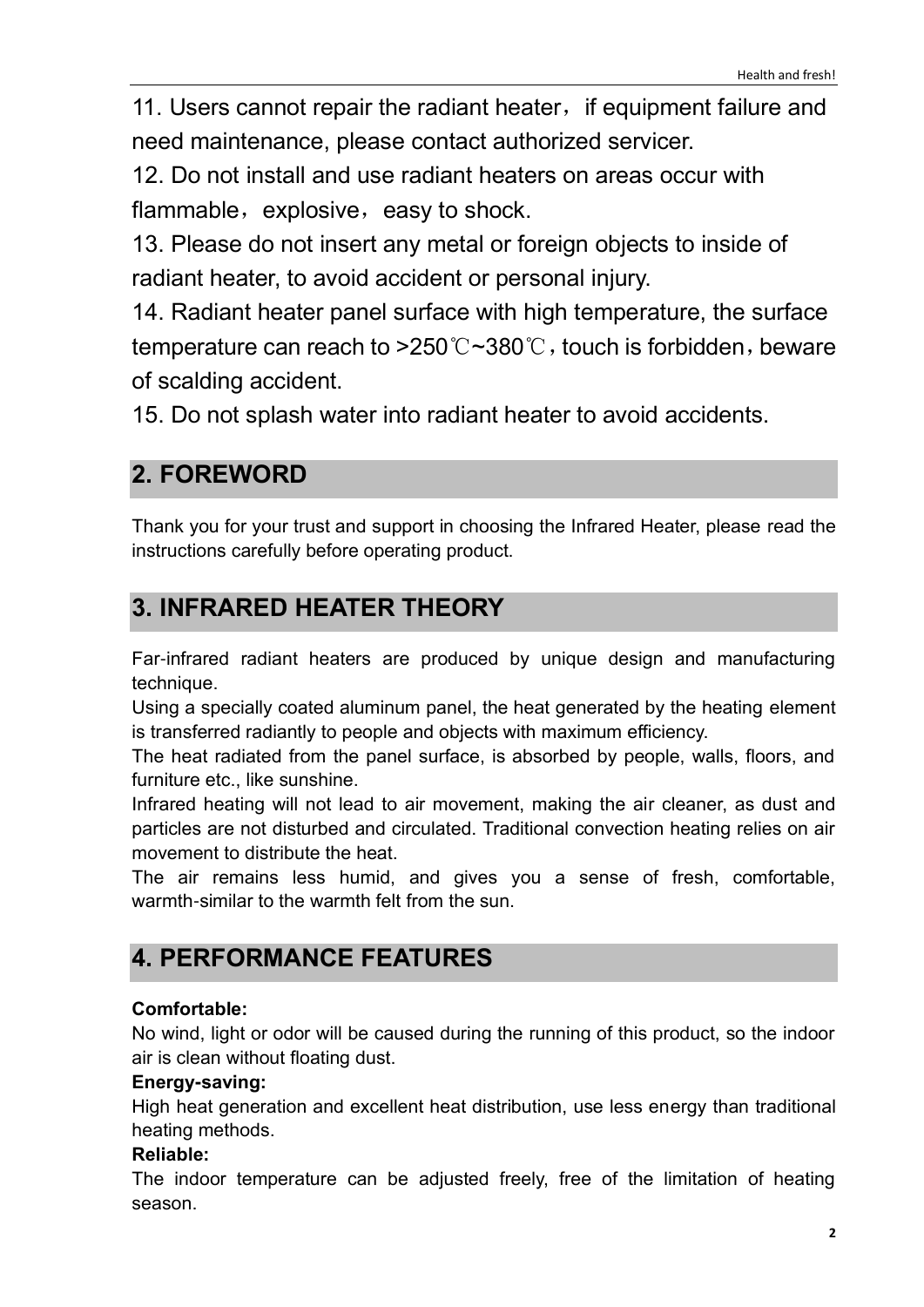#### **Physical therapy:**

The heat radiant can change body microcirculation, cell organization under skin producing resonance, clearing the barrier of microcirculation, adjusting and balancing nervous system, promoting metabolism, increasing body physical power. It is very good for people's health.

Far-infrared radiant heaters are produced by unique design and manufacturing technique.

Using a specially coated aluminum panel, the heat generated by the heating element is transferred radiantly to people and objects with maximum efficiency.

The heat radiated from the panel surface, is absorbed by people, walls, floors, and furniture et cetera, like sunshine.

Infrared heating will not lead to air movement, making the air cleaner, as dust and particles are not disturbed and circulated. Traditional convection heating relies on air movement to distribute the heat.

The air remains less humid, and gives you a sense of fresh, comfortable, warmth-similar to the warmth felt from the sun.

#### **5. WORKING CONDITION**

Ambient temperature: -30℃ ~ +40℃ Rated Voltage: 220-240V~ Rated frequency: 50Hz/60Hz Relative humidity: less than 95%

#### **6. INSTALLATION REQUIREMENTS**

1. Qualified installer:

The installation must be carried out by trained personnel.

2. Installation conditions:

(1) Supply voltage fluctuation range should be within  $\pm$  10%. If not, please revise before installation.

(2) If there is a serious security risk in users' electricity environment, the installation should be refused, until eliminate the security risks.

(3) Electricity lines should be equipped with earth leakage protection devices and master switch.

(4) Ground wire should be connected to the grounding device on the building, if not, please consult to professional installer, please do not put ground wire to gas pipe, water pipe, lightning rod or telephone grounding wire.

| Model No.          | Power(W) | Current(A) | Voltage(V) | Lighting<br>power(W) |
|--------------------|----------|------------|------------|----------------------|
| <b>JH-NR16-18A</b> | 1650     | 7.5        | 220-240    | N/A                  |
| <b>JH-NR20-19A</b> | 2000     | 9.1        | 220-240    | 12W                  |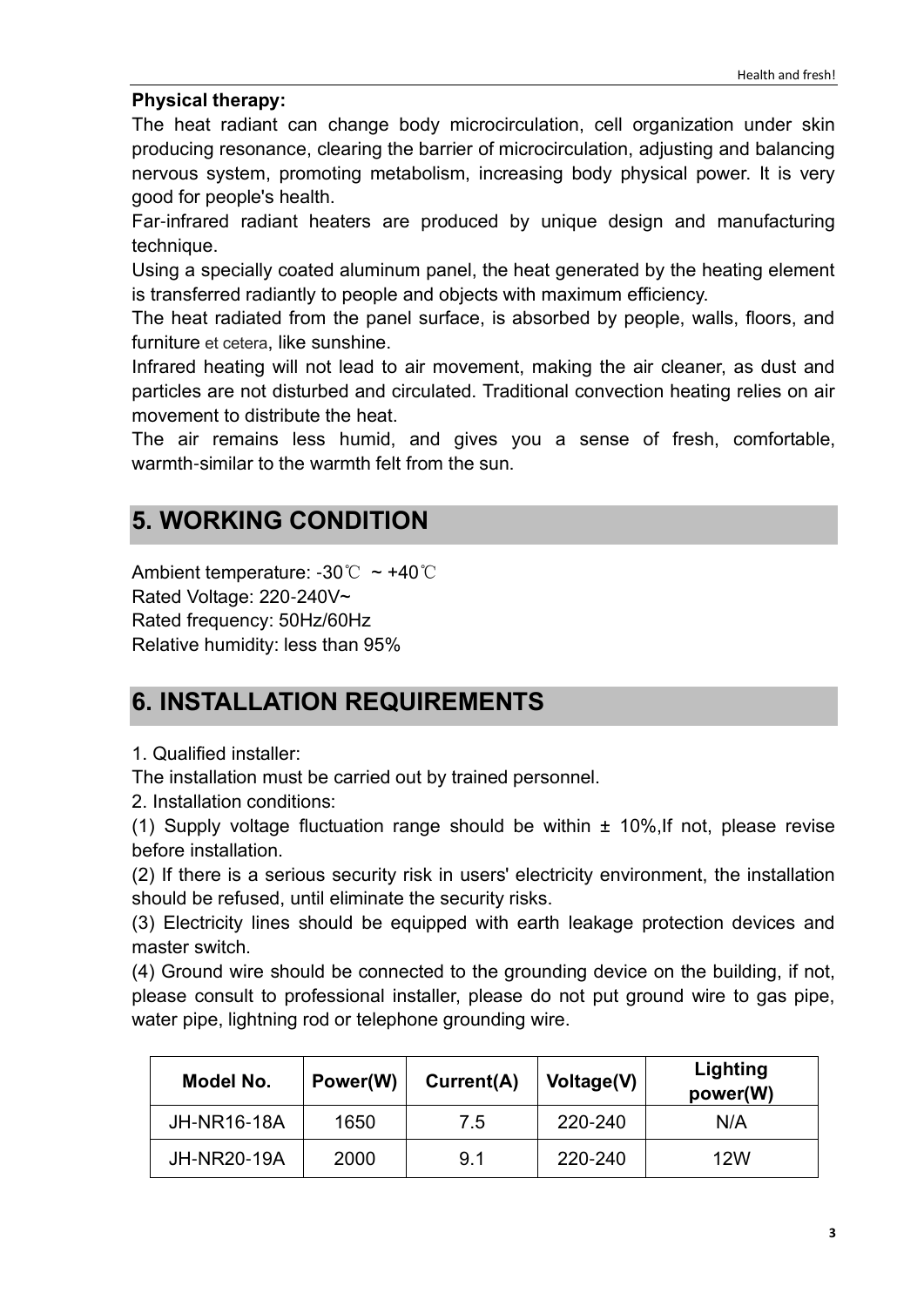### **7. SPARE PARTS**



## **8. INSTALLATION INSTRUCTION(JH-NR16-18A)**



**Installation decomposition**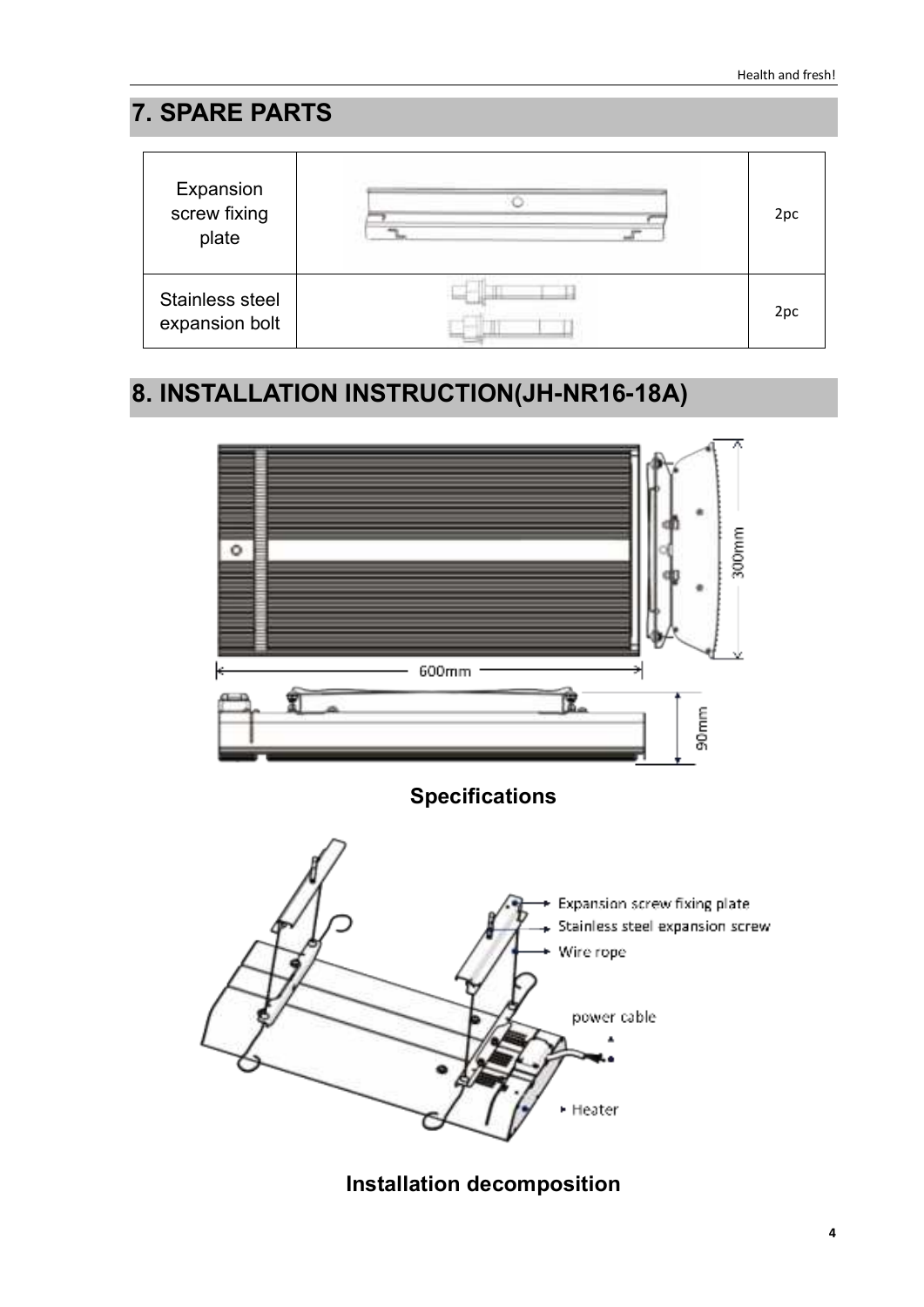Step 1:Select the position of the heater on the ceiling, and remove the two aluminum gussets in the installation position and the two aluminum gussets in the side.



Step 2: Right above the installation position of the heater, make a 10mm diameter bolt hole with a percussion drill, insert the stainless steel expansion bolt, and fix the "expansion screw fixing plate". The hole spacing between the two "expansion screw fixing plates" is 355mm.



Step 3: Install the wire rope in the wire groove of regulator holder.



Step 4: Ensure the surface of the heater is flush with the aluminum gusset by adjusting the length of the wire rope.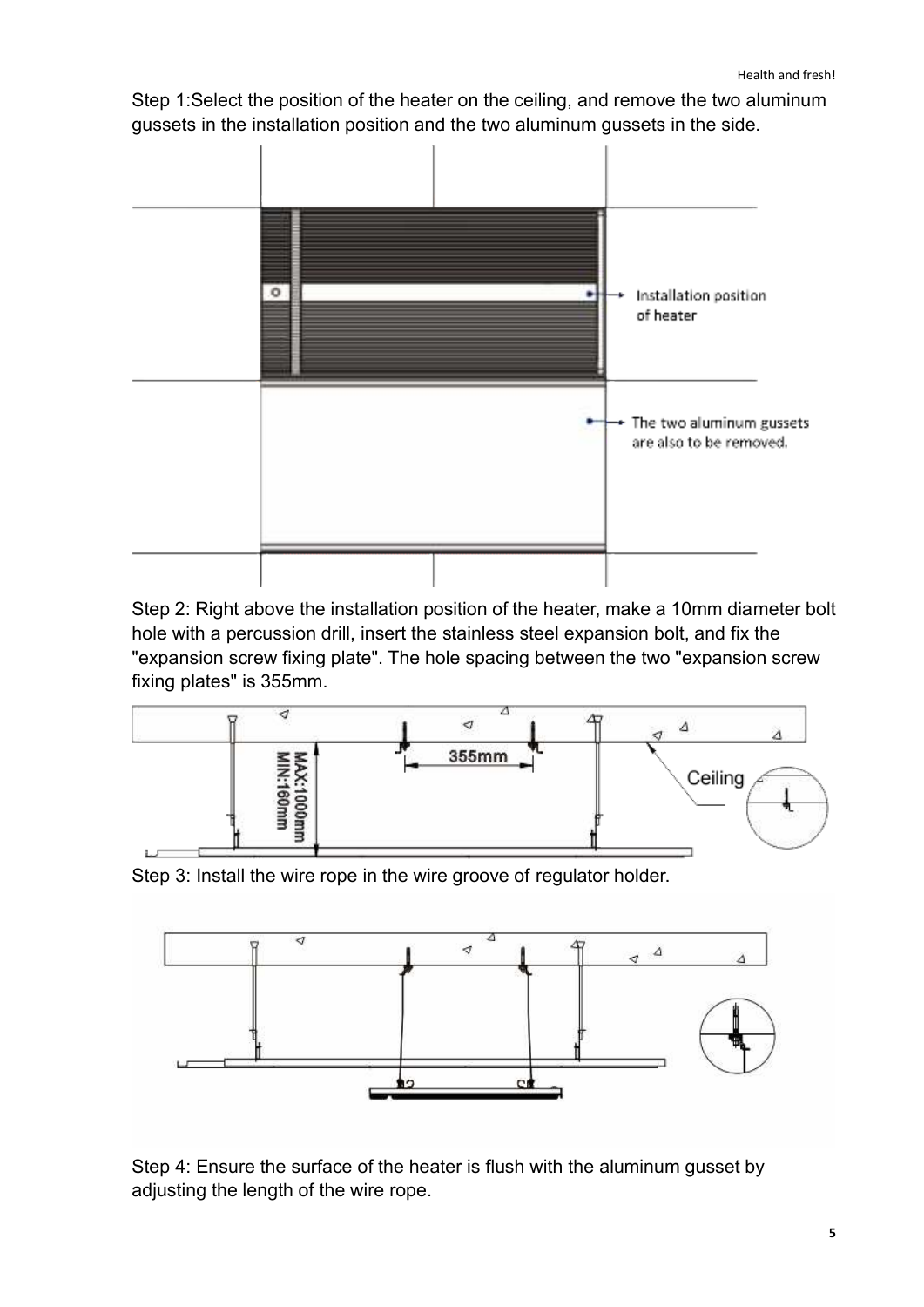

Step 5: Connect the lead wires of the heater to the corresponding power cable. (Note: Make sure the product is completely grounded!)



Step 6: Reinstall the removed aluminum gussets.

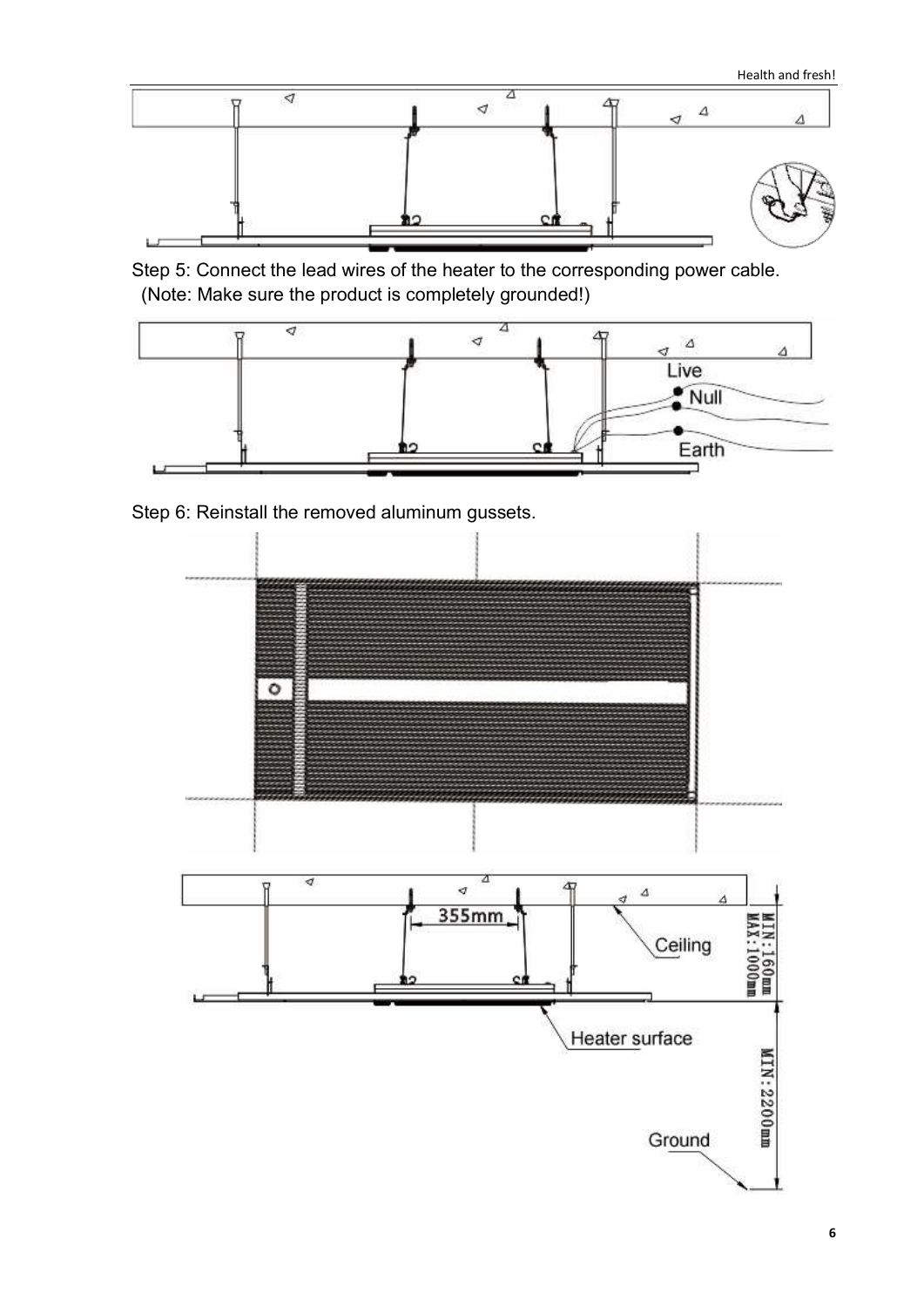# **8. INSTALLATION INSTRUCTION**



**Installation decomposition**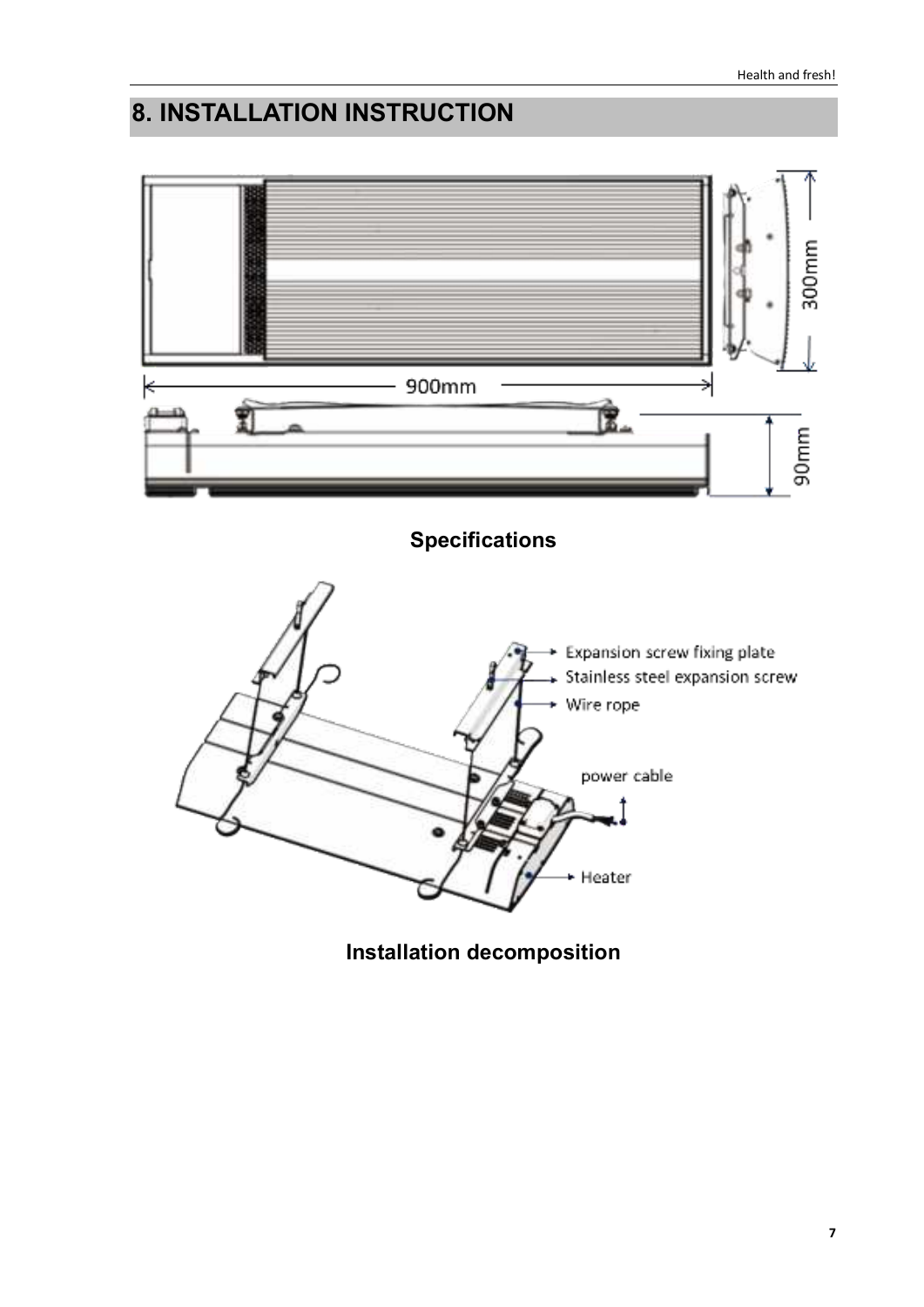Step 1: Select the position for installing the heater on the ceiling, and remove the 3 aluminum gussets in the installation position and the 3 aluminum gussets in the side.



Step 2: Right above the installation position of the heater, Make a 10mm diameter bolt hole with a percussion drill , insert the stainless steel expansion bolt, and fix the "expansion screw fixing plate",The hole spacing between the two "expansion screw fixing plates" is 600mm.



Step 3: Install the wire rope in the wire groove of regulator holder.

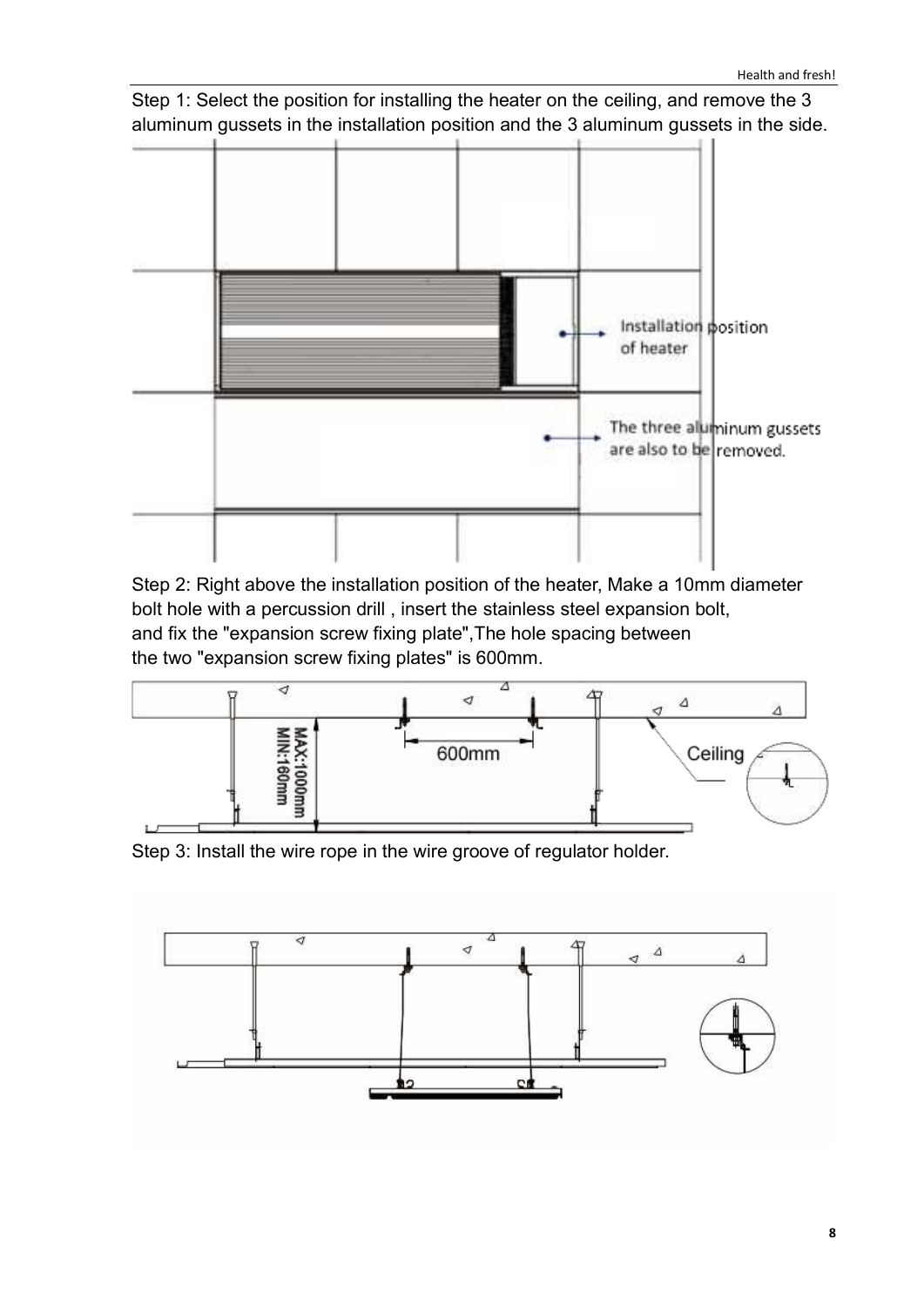Step 4: Ensure the surface of the heater is flush with the aluminum gusset by adjusting the length of the wire rope.



Step 5: Connect the lead wires of the heater to the corresponding power cable. (Note: Make sure the product is completely grounded!)



Step 6: Reinstall the removed aluminum gussets.

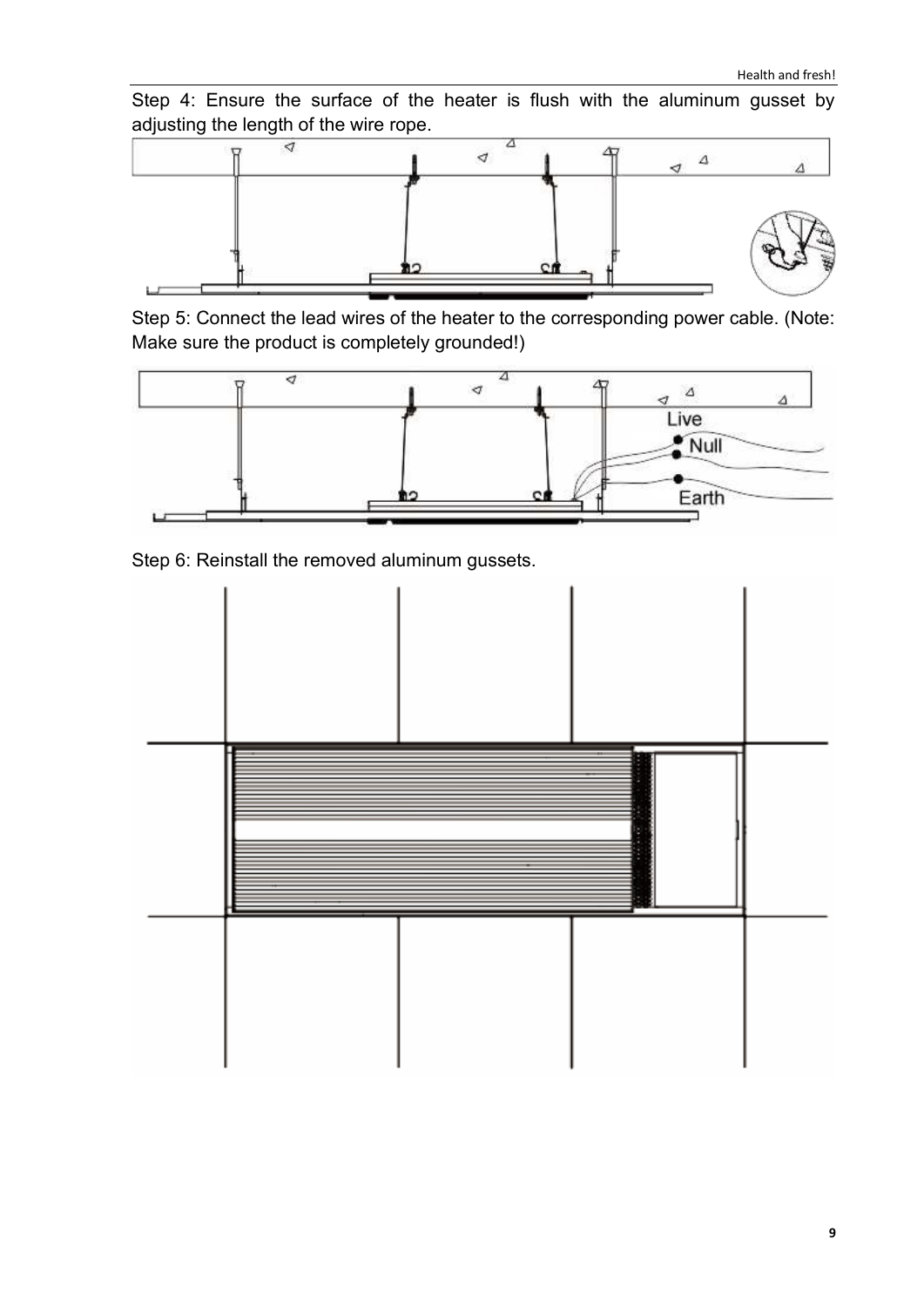

#### **9. INSPECTION ITEMS AFTER INSTALLATION**

| Items to be checked                                               | Situation caused by improperly i Items<br>to be checked installation |  |  |
|-------------------------------------------------------------------|----------------------------------------------------------------------|--|--|
| Is installation stable?                                           | The equipment may fall off or shake.                                 |  |  |
| Is heat insulation adequate?                                      | Damage objects close to equipment.                                   |  |  |
| Does power voltage same as voltage<br>shown on product nameplate? | Equipment failure.                                                   |  |  |
| Does wire connection correct?                                     | Equipment failure.                                                   |  |  |
| Does electricity ground connected safely?                         | There is electricity leakage risk.                                   |  |  |

## **10. ATTENTION**

Due to thermal expansion and contraction, the heater would make noise when turning on or off. It's a normal phenomenon, and won't make bad affection.

#### **11. INSPECTION ITEMS FOR COMMISSIONING**

- 1. Do not connect power until installation is complete.
- 2. All wires connection are correct and firm.
- 3. All scattered objects must be removed from radiant heater body.
- 4. Connect power and check heater is operating correctly.